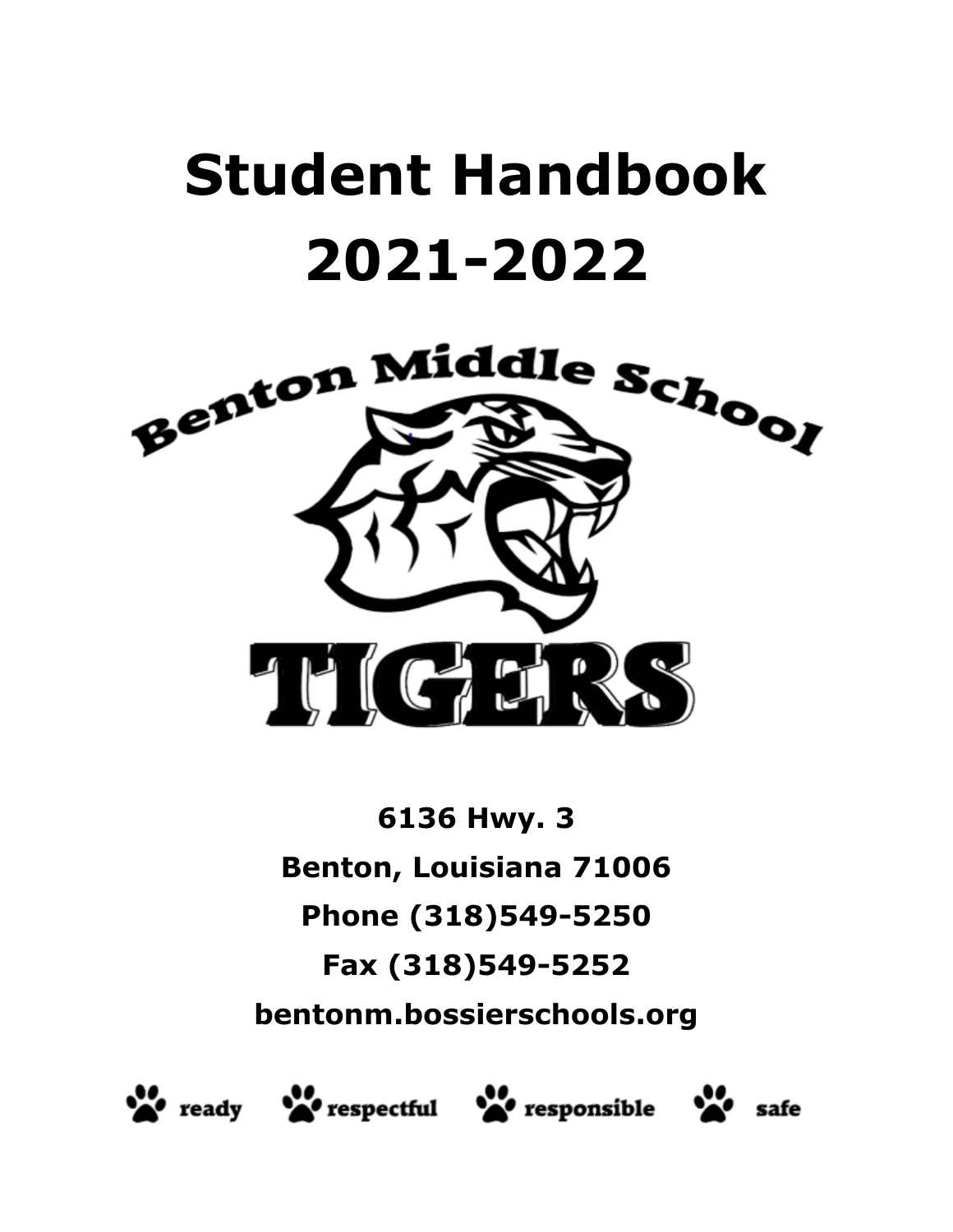## **WELCOME TO BENTON MIDDLE SCHOOL**

The faculty and administration welcome you to Benton Middle School. The Benton Middle School and Bossier Parish School Board policies and procedures contained in this handbook have been developed to help you become familiar with the facilities, activities, and guidelines concerning your school. This information has been carefully prepared and presented so that it will be of great value in helping you to adjust to BMS and to become an integral part of it. Please take some time to read each section so that you become aware of items that pertain to you.

> School Colors: Purple and Gold Mascot: Tiger Grades: 7-8

## **Benton Middle School: A Shared Expectation of Excellence**

## **Mission**

Our fundamental purpose is to ensure high levels of learning for all.

## **Vision**

We will become the highest performing middle school in the state.

# **Collective Commitments**

- We all take responsibility for the learning of all and will serve as positive, contributing members of our content teams in order to ensure it.
- We will teach the essential standards within the Tier I curriculum.
- We will create and implement common formative and summative assessments, collaboratively analyze the resulting data, and respond immediately through a three-tiered system of RTI.
- We will allow students multiple opportunities to demonstrate mastery of the content and will fully reward them when they do so.
- We will provide time and support to students who need to develop academic and social skills.
- We will equip parents with tools to support student learning at home.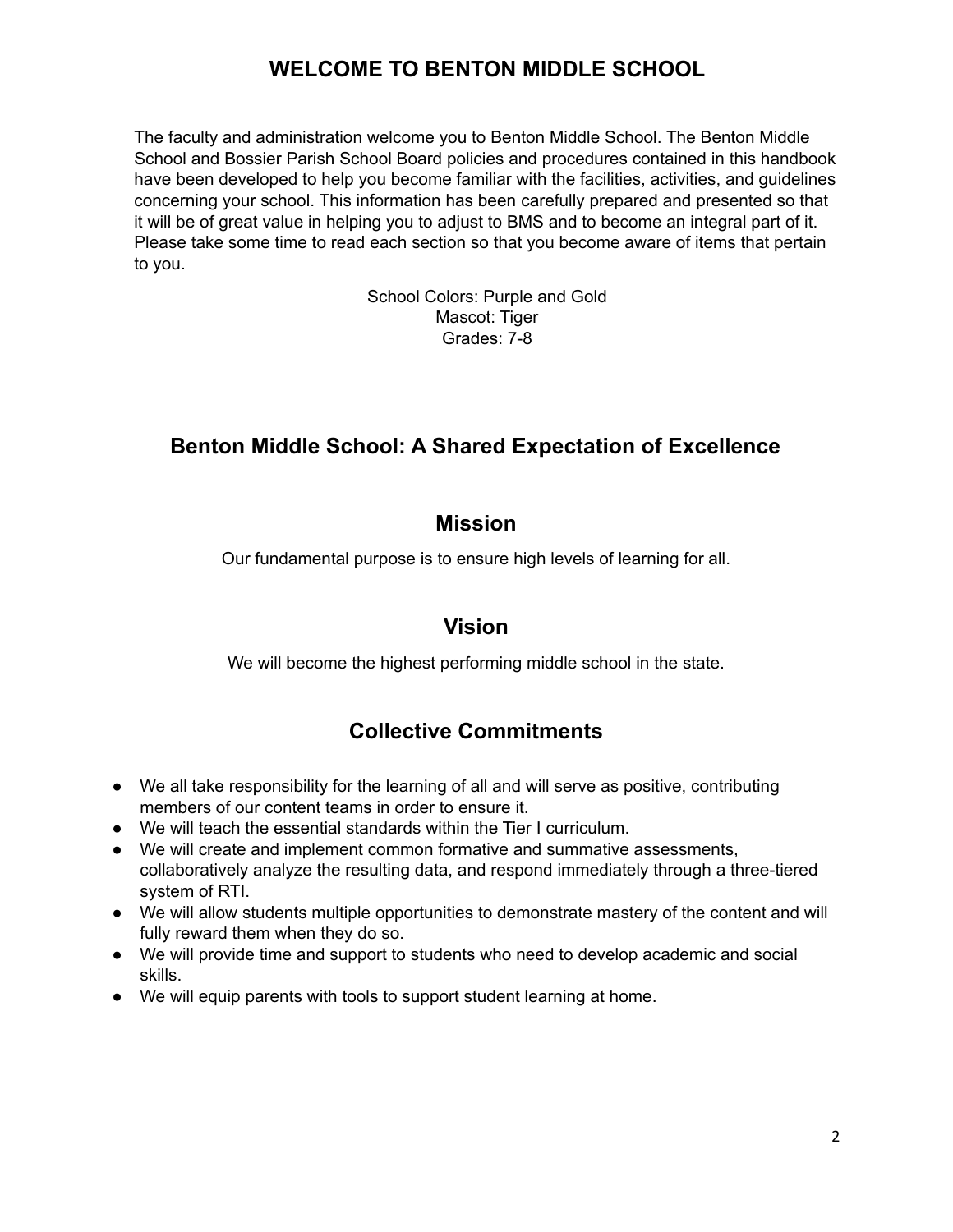# **BE RESPONSIBLE (Policies and Procedures)**

## **Attendance**

Written documentation from a physician is required for all excused absences due to illness and must be presented within ten (10) days upon a student's return to school. A student should request missed assignments within three (3) days of return from an excused absence. If possible, parents should notify the school office at (318) 549-5250 before 9:00 AM regarding their child's absence from school.

# **Tardy to School**

All tardies to school are documented and are cumulative for each semester. According to school board policy, the Bossier Parish Truancy Center will be notified when excessive tardies to school occur.

The desired time to arrive at school is no earlier than 7:20 AM. Students who eat breakfast are to go directly to the cafeteria. All other students are to report to their assigned area or classroom. All students should be in the classroom by 7:40 AM, and students who are not in class at 7:40 am are considered tardy to school. If a student does not arrive at school in time to be in the class by 7:40 AM, parents or guardians must come to the office and sign the student in, and the student will be given an unexcused tardy admit to class.

All tardies are unexcused except for tardies due to medical visits with proper documentation. Extenuating circumstances or situations may be approved by the administration (inclement weather, vehicular accidents, and serious family illness). If the student is tardy because of bus problems, the student will be issued an excused tardy slip.

# **Tardy to Class (2nd-5th block)**

A student who is not in class and ready for learning when the tardy bell rings is considered tardy. Consequences will be based on the number of tardies that the student has received. Tardies to class are cumulative for each semester. For example, the first and second are recorded, and the students are given a verbal warning. The third tardy will result in a warning letter that is sent home with the student. The 6th tardy will result in lunch detention and the loss of zero-hero status for the semester. Nine or more tardies will result in an office referral and a day in GASP.

## **Departure Time**

All students are to leave the building at 2:40 PM unless participating as a team member in a supervised school related extracurricular activity. Students who ride a bus are to report immediately to their assigned bus. **No student will be allowed to ride a bus home with another student without written permission from a school administrator.** Buses will depart by 2:50 PM from the north parking lot. All students being picked up by personal vehicles should be picked up in the south parking lot no later than 2:50 PM unless they are involved in an extracurricular activity that day. Students should always follow the directions of the duty teachers. Students attending extracurricular events need to be picked up no later than 15 minutes after the ending time of the event to avoid consequences. **No student is allowed to walk to school or to his/her home.**

\*If there is an athletic/extracurricular event in the evening on school grounds, students must depart campus at the end of the school day and return to campus to attend the event.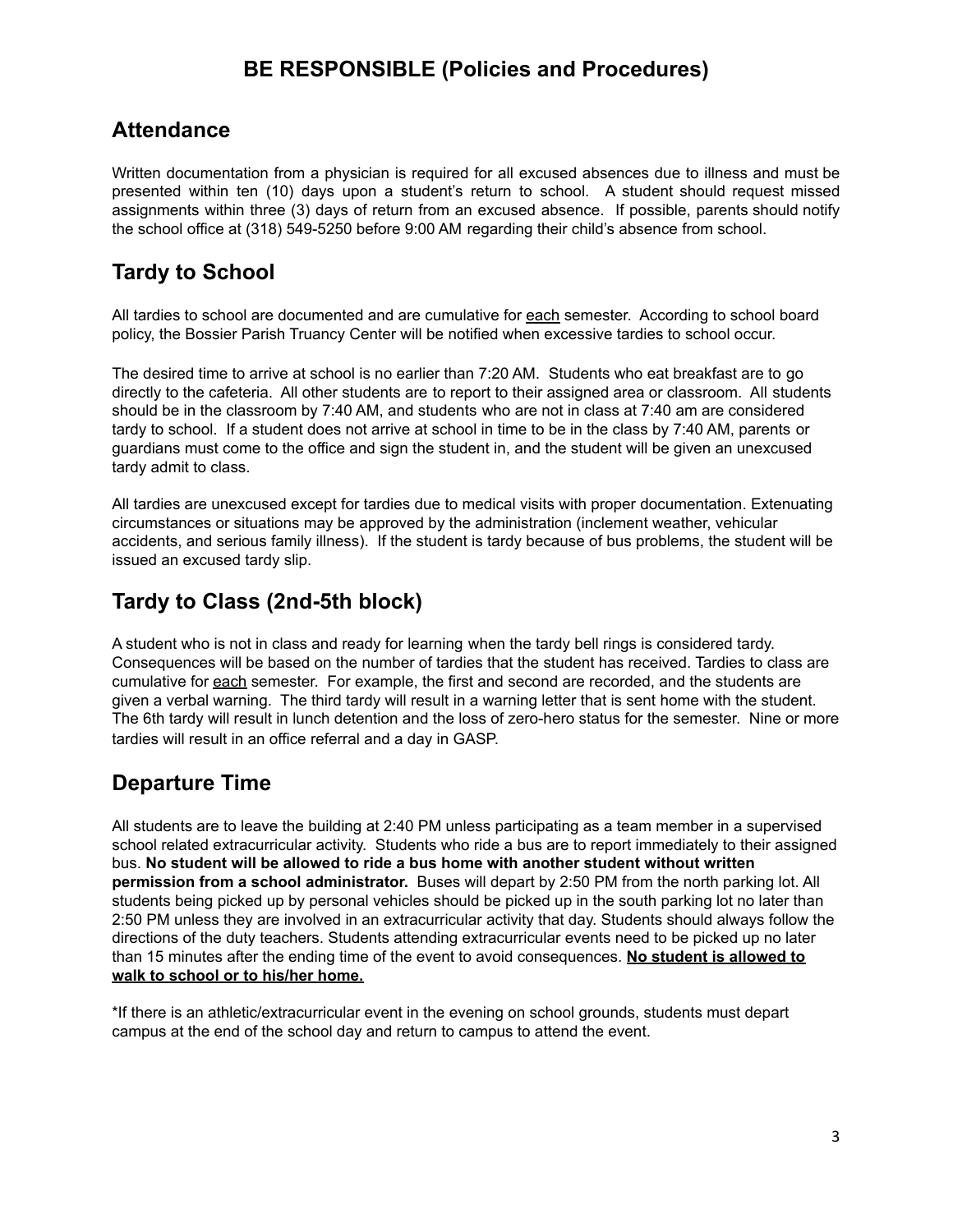## **Check In Procedures**

Any student arriving at school after 7:40 am or checking in at any time during the day, must report to the front office and **be signed in by an adult**.

## **Check Out Procedures**

No student will be allowed to leave the school premises without proper authorization from the office. Parents or guardians needing to check students out during the school day must report to the office and sign the student out. Only parents, guardians and/or persons authorized in the student's household information will be allowed to check students out of school. Parents need to fill out student information carefully and identify people who are allowed to check out a student in case the parent is unavailable. PICTURE IDENTIFICATION IS REQUIRED TO CHECK A CHILD OUT OF SCHOOL. There will be no student checkouts permitted after 2:00 PM.

**Students who leave class/school without permission will be subject to disciplinary action.**

## **Excessive Absences**

All absences are documented daily. Parents receive a phone call after 3 unexcused absences and are notified in writing of **excessive unexcused** absences. Extenuating circumstances must be verified and approved by the Supervisor of Child Welfare and Attendance or the Director of Student Services, in consultation with the principal. Unexcused absences accumulate the entire school year. They do not start over at the beginning of the second semester.

According to school board policy, the Bossier Parish Truancy Center will be notified when excessive absences to school occur.

NOTE - The Bossier Parish School calendar should be considered when planning family vacations. If a vacation is taken while school is in session, the absence(s) will be considered unexcused absence(s).

## **Deliveries at School**

Items will not be delivered to students in the classroom. Students will not be dismissed from class to retrieve deliveries in the office. This includes but is not limited to items such as lunch money, fees, uniforms, shoes, lunches, practice gear, homework assignments, class projects, etc.

Should such items need to be dropped off at school for students, they will be placed on a table in the office with the student's name on it. It will then be the student's responsibility to retrieve those items during lunch, class change, or the end of the day. The office will not interrupt the classroom to notify students of the arrival of the items. The school will not be responsible for any lost, stolen, or misplaced items.

Because of safety precautions, no special deliveries (flowers, balloons, etc.) for students will be allowed at school.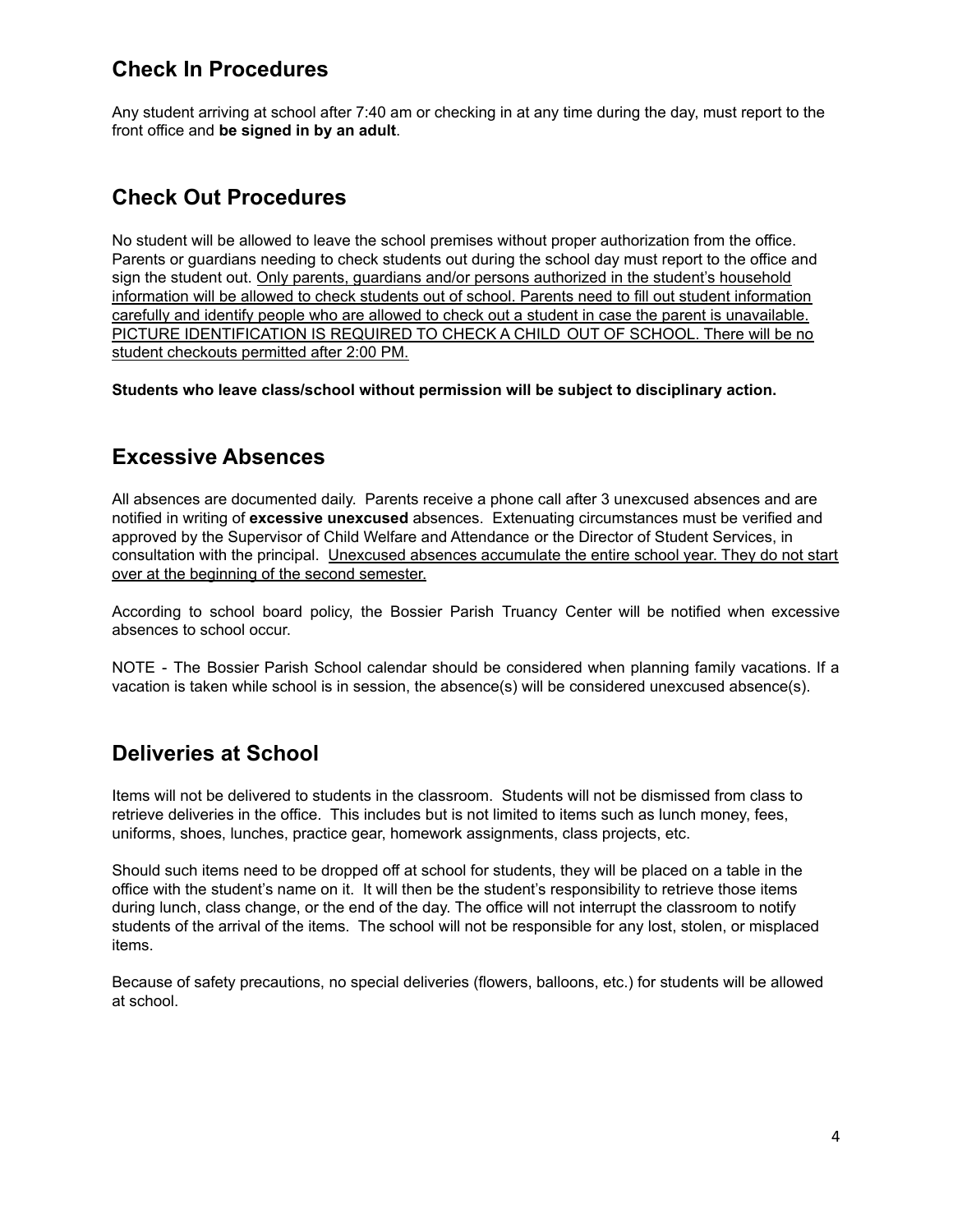## **Visitations and Conferences**

We encourage parents to visit our school to attend programs and sports events and become an active part of our school community**.** Teacher conferences will be scheduled through the counselor's office only. Conferences with teachers will be arranged by the counselor before school, after school, or during the teacher's planning time.

## **Student Valuables**

Students are cautioned not to bring large amounts of money to school. Students must be responsible for any items brought to school including personal property and electronic devices. If these items are used inappropriately, they will be confiscated and kept in the office until a parent comes to the school to get them. These items will only be returned to parents. Siblings, other relatives, or friends may not recover confiscated items for students.

## **Lost and Found**

Anyone who finds a lost or misplaced article should immediately turn it in at the office. Under no circumstances should any item that has been found be taken from school property. Keeping items that do not belong to you will result in serious consequences (usually GASP or suspension). Students are encouraged to write their names on all personal belongings and clothing, and they should check in the front office or Lost and Found table for lost possessions.

## **School Telephones**

Our school telephone number is 549-5250. If your call goes to voicemail, please leave a message. The phone messages are checked throughout the day. If you need to speak to your child's teacher, leave a message on his/her voice mail or contact the teacher through email. The teacher will check messages before and after school and during their planning time. Teachers will return calls as soon as possible. The office telephone is used for school business, and it may be used by students only in cases of emergency and with the permission of the secretary. Students cannot be called to the telephone during class time. Students who use the office phone under the pretense of an emergency situation for personal use are subject to consequences. Messages will be sent to students during their lunch break-time or picked up by students at the student window during class change after being notified to do so.

## **Cellular Telephones and Other Electronic Devices**

## **Student Privileges**

Classroom use of personal mobile learning devices is considered a privilege and must be approved by the classroom teacher. For example, students may not utilize apps, play games, make phone calls, listen to music, or access Facebook, Twitter, Instagram, Snapchat, or email unless the teacher has given permission in connection with enhancing a planned lesson.

## **Student Expectations**

Students choosing to bring personal mobile learning devices to school must:

- ensure that mobile learning devices are in working order, fully charged, and have wireless capability.
- connect the devices to the district's wireless (not wired), filtered network.
- take full responsibility for their personal mobile learning devices.

As stated in BPSB policy, "the School Board shall not be responsible for any electronic devices, including cell phones, lost or damaged while on School Board property."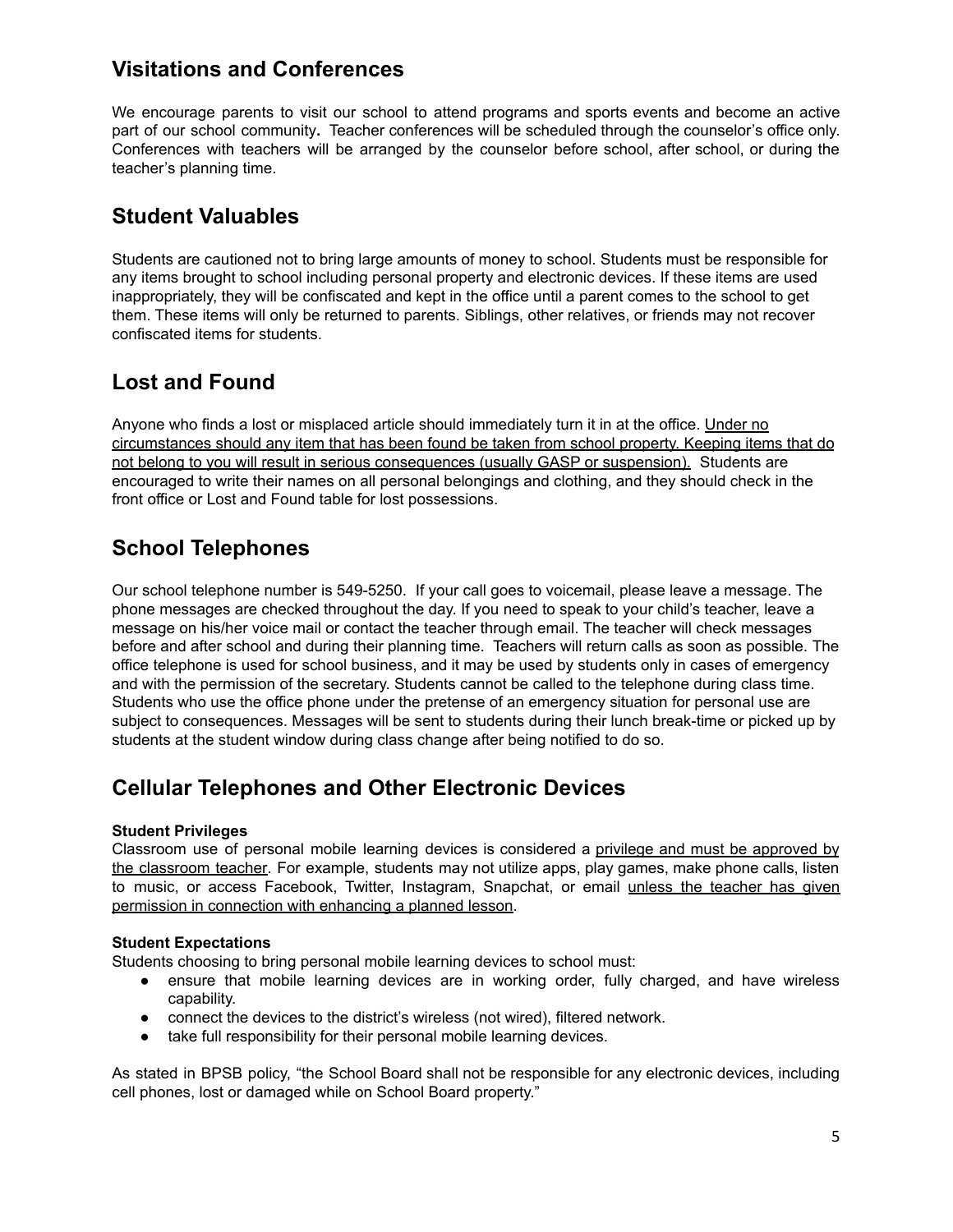#### **Student Violation Consequences**

Students are expected to adhere to the school district's acceptable-use policy as well as the student code of conduct. Violations of BPSB's policies concerning acceptable use of computers and networks, code of conduct, and classroom procedures established for the use of devices will result in the same disciplinary actions that would result from similar violations in other areas. If a student is causing a distraction, is off task, or is using a personal device inappropriately in the classroom and/or outside of the classroom, the administration/staff will follow the CELLULAR TELEPHONES AND OTHER ELECTRONIC DEVICES policy outlined in the BPSB Student Handbook (see BPSB Student Handbook).

## **Bus Transportation**

Students are assigned a bus number according to where the student lives and the assigned bus route. Bus number information is available by calling the front office or by accessing the route guides listed on the Bossier Parish Transportation website.

**Guest riders are not allowed on any buses. Students are to ride the assigned bus that picks them up and drops them off at the address registered on file in the Benton Middle School main office.** Guest rider hardships can be applied for through the BMS administration.

# **BE READY (Academic and Activity Expectations)**

## **Student Progress/Report Cards**

Report cards are emailed by the district at the end of each 18 week grading period. Reports of progress will be available at each interim 4.5-week time period. Letter grades are given to indicate student progress. Comments are used by teachers to inform parents of student progress and behavior. Throughout the grading period, recorded grades may be given for chapter or unit tests, class participation, projects, homework, oral presentations, accelerated reader, and performance tasks.

Students should check their grades regularly through OnCourse so they will know their progress throughout the school year. The final grade for the year is figured by using quality points earned for the 18-week grading periods.

Parents/guardians may check their child's grades by going to **[OnCourse](https://www.oncourseconnect.com/)** (oncourseconnect.com).

## **Textbooks/Library Books**

Most student resources are considered consumable, and there are no costs associated. Many classroom resources also have an electronic version of the classroom resource. However, students are responsible for the care of any physical resource and/or textbook, and if a consumable is lost, the student must either use only the electronic version or pay to have the consumable replaced.

Many non-consumable classroom resources are checked out in the Tiger Library along with additional library books. Any book that is checked out from the library must be returned, and if damaged or lost, students will be charged a replacement fee that should be paid prior to the end of the school year.

## **Make-up Work**

Students are responsible for requesting assignments missed during any absence. Arrangements for making up assignments are left to the discretion of the teacher. If a student is absent for 3 or more consecutive days, the parent or guardian should contact the classroom teacher to request missed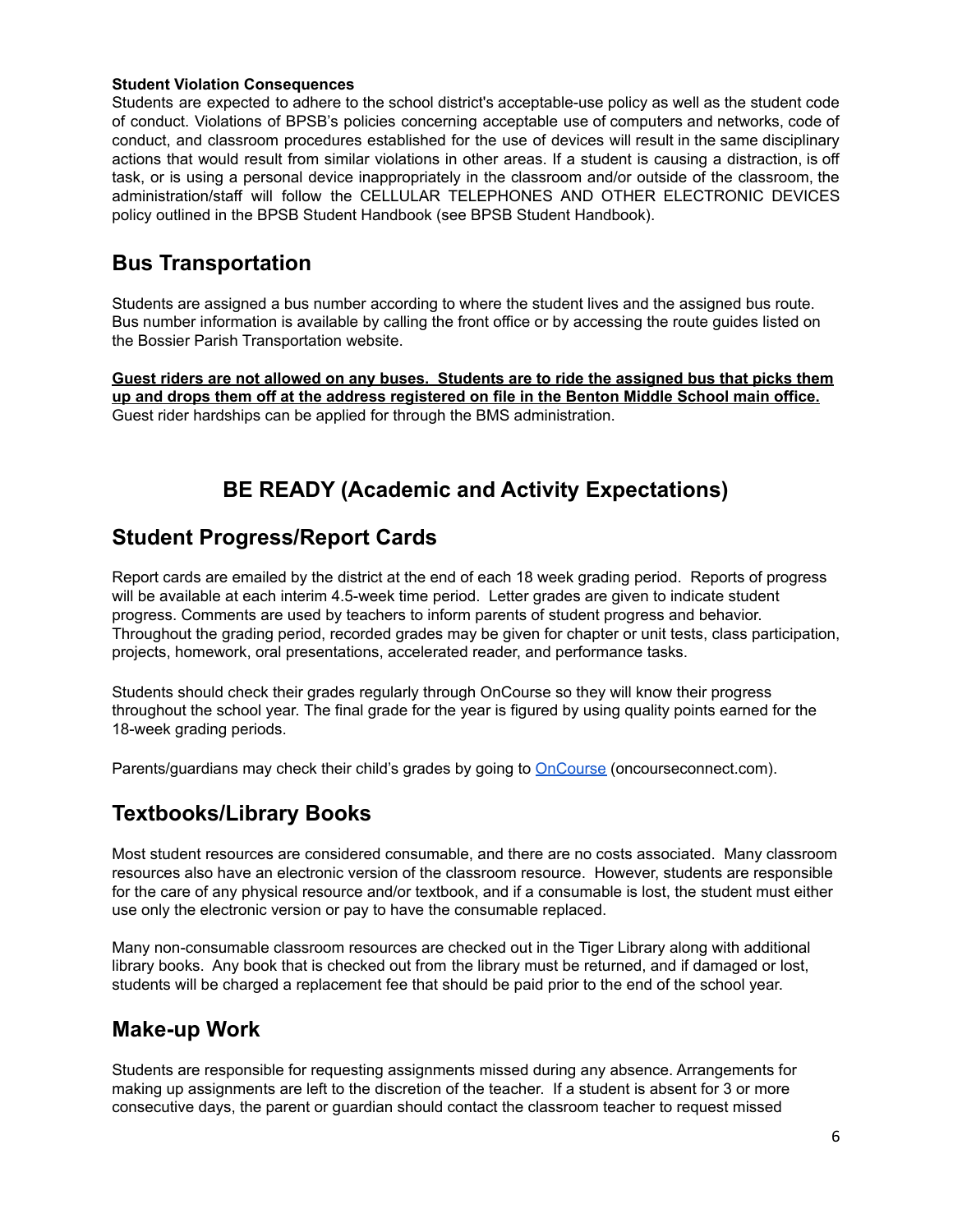assignments through the teachers links on the BMS app or through the BMS website. To access a teacher's website go to [bentonm.bossierschools.org/](https://bentonm.bossierschools.org/) and choose the teacher webpages link.

Students will be assigned Study Hall during the school day to make up assignments if necessary.

## **Academic Student Recognition**

Recognizing student excellence and achievement is important. Awards given at academic assemblies will recognize student academic achievement.

## **Athletics and Support Groups**

Various sports are offered for  $7<sup>th</sup>$  and  $8<sup>th</sup>$  grade girls and boys. In order to participate in athletics and support groups certain grade point averages are required. The sports are governed by Bossier Parish Middle School League Guidelines.

A student may try out in the spring for  $7<sup>th</sup>$  and  $8<sup>th</sup>$  grade cheerleader or dance line member. Returning cheerleaders and dance line members in good standing are also eligible to try out for the coming year's squad. Each organization has a grade point average requirement.

A student who has been placed in GASP or suspended cannot attend practice or games during the day(s) they are in GASP or suspended.

## **School Organizations**

Students may join a school organization such as Fellowship of Christian Athletes, art club, 4H, or participate in Student Council. Students who fail to exhibit good behavior during meetings or activities may be removed from membership in the organization.

## **BE RESPONSIBLE (Behavior Expectations)**

Students review the Student Handbook during the first week of school and have access to an electronic copy posted on the school's website. Additionally, parent(s)/guardian(s) indicate during the student registration process that they have read the student handbook. Any student enrolling after the first week of school is responsible for reviewing the Student Handbook with his/her parent/guardian.

Discipline is based on a philosophy designed to assist students to change inappropriate behavior and to enable them to develop self-discipline. The school notifies parents of major student problems. The following list of disciplinary alternatives **may** be utilized (not necessarily in the listed order/depending on the type of infraction and frequency of infractions).

- 1. Student conference
- 2. Parent conference
- 3. Referral to counselor or supervised time-out
- 4. Assignment of behavior contract packet
- 5. Deprivation of certain privileges
- 6. Reprimand
- 7. Uniform Violation
- 8. Lunch or After-school detention
- 9. In-school suspension (GASP)
- 10. Short term suspension out-of-school
- 11. Long term suspension out-of-school
- 12. Expulsion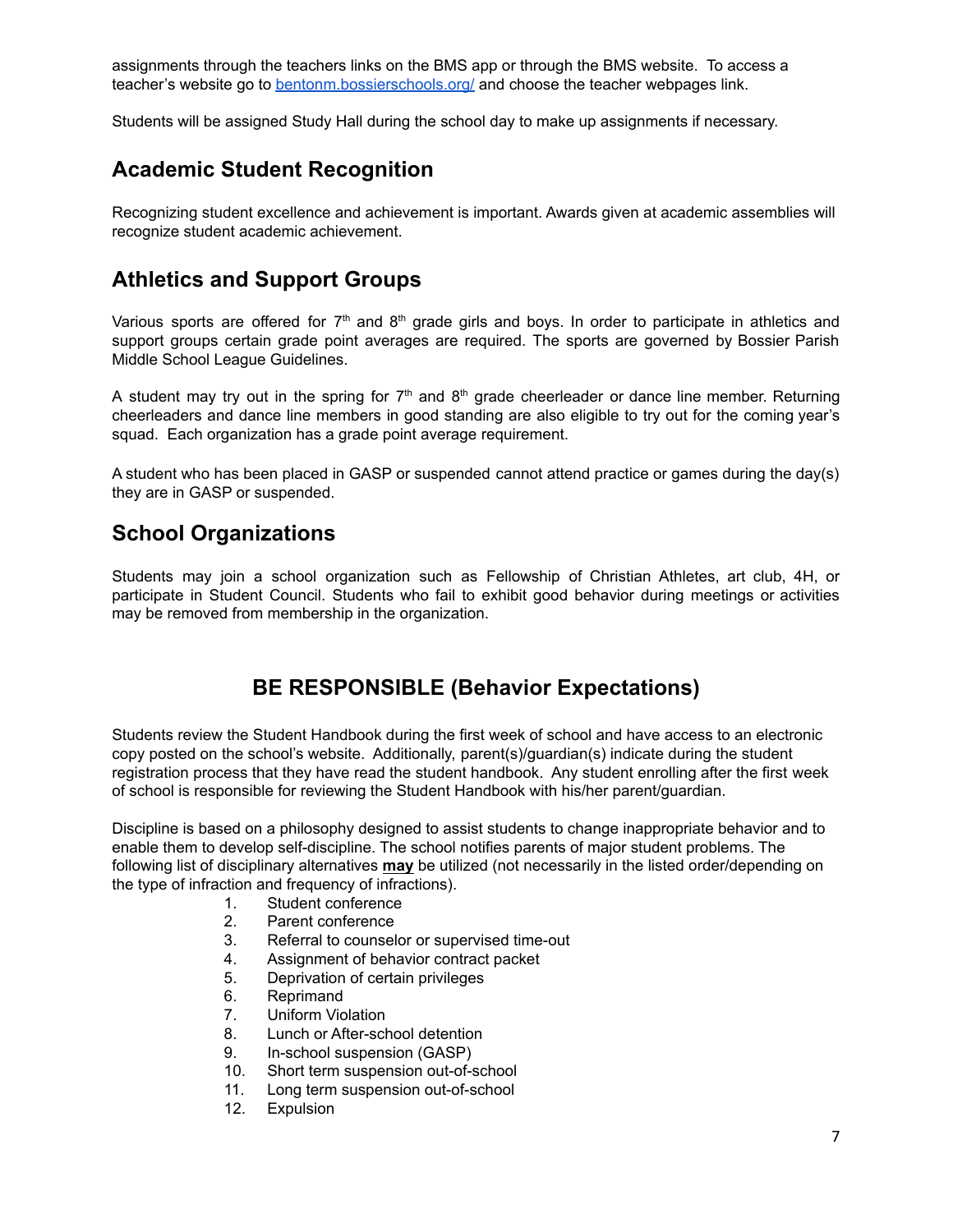The principal, assistant principal and/or teachers may establish additional regulations which are appropriate and which are consistent with school board policies.

## **Infraction System**

Students are expected to adhere to all rules and regulations in the classroom, in common areas on campus, and on the bus. In the event there is a behavior issue, infractions will be issued and progressively handled with a student conference, by contacting the parent, through assistance from the school counselor, or a referral to the office.

## **Bus Conduct**

School bus guidelines have been adopted by the Bossier Parish School Board in order to provide safe transportation to and from school. It is a privilege, not a right, to ride Bossier Parish school buses. All Board policies are strictly enforced on school buses. The bus operator, together with the principal, assumes full responsibility for the discipline of students who ride the bus. Should an infraction occur, the bus operator will notify the principal in writing. The principal has the sole authority to determine punishment, if warranted.

The responsibility for supervision of students begins at the bus stop in the morning and ends when students exit the bus at the end of the day. On-time delivery and student safety are the primary goals of each bus operator.

When riding the school bus, every student will:

- 1. Follow the Bus Transportation rules as directed by the bus operator and the student's principal.
- 2. Report to the assigned bus stop at least 5 minutes before the scheduled arrival time; the bus stops will be assigned by your student's bus operator.
- 3. Hold objects brought on the bus in the student's lap or fit objects under the seat (including large band instruments, projects, and other large objects).
- 4. Assist the bus operator in maintaining a clean and sanitary bus; students who damage/destroy buses are appropriately disciplined/assessed for damages.
- 5. Exit the bus at their assigned stop. Exiting at a different stop requires written authorization from the principal. The note must be presented to the operator at the start of the afternoon run.
- 6. Remain seated with backs against the seat, backpacks in lap, facing forward in the student's permanently assigned seat, while the bus is in motion and during stops for other students. The bus operator is responsible for seat assignments.
- 7. Only talk quietly to your neighbor. Vulgar language and bullying of other students will not be tolerated.
- 8. Adhere to the dress code for each school.
- 9. Not eat on the bus. (Students may carry water on the bus in plastic bottles)
- 10. Not extend arms out of windows or doors; not throw objects out of windows.

NOTE: A violation of a bus rule may result in loss of bus privilege and or disciplinary action. All buses are equipped with video cameras that constantly monitor student passengers. Bus operators are permitted to make reasonable rules for the safe transportation of students. See Transportation website for additional bus safety tips.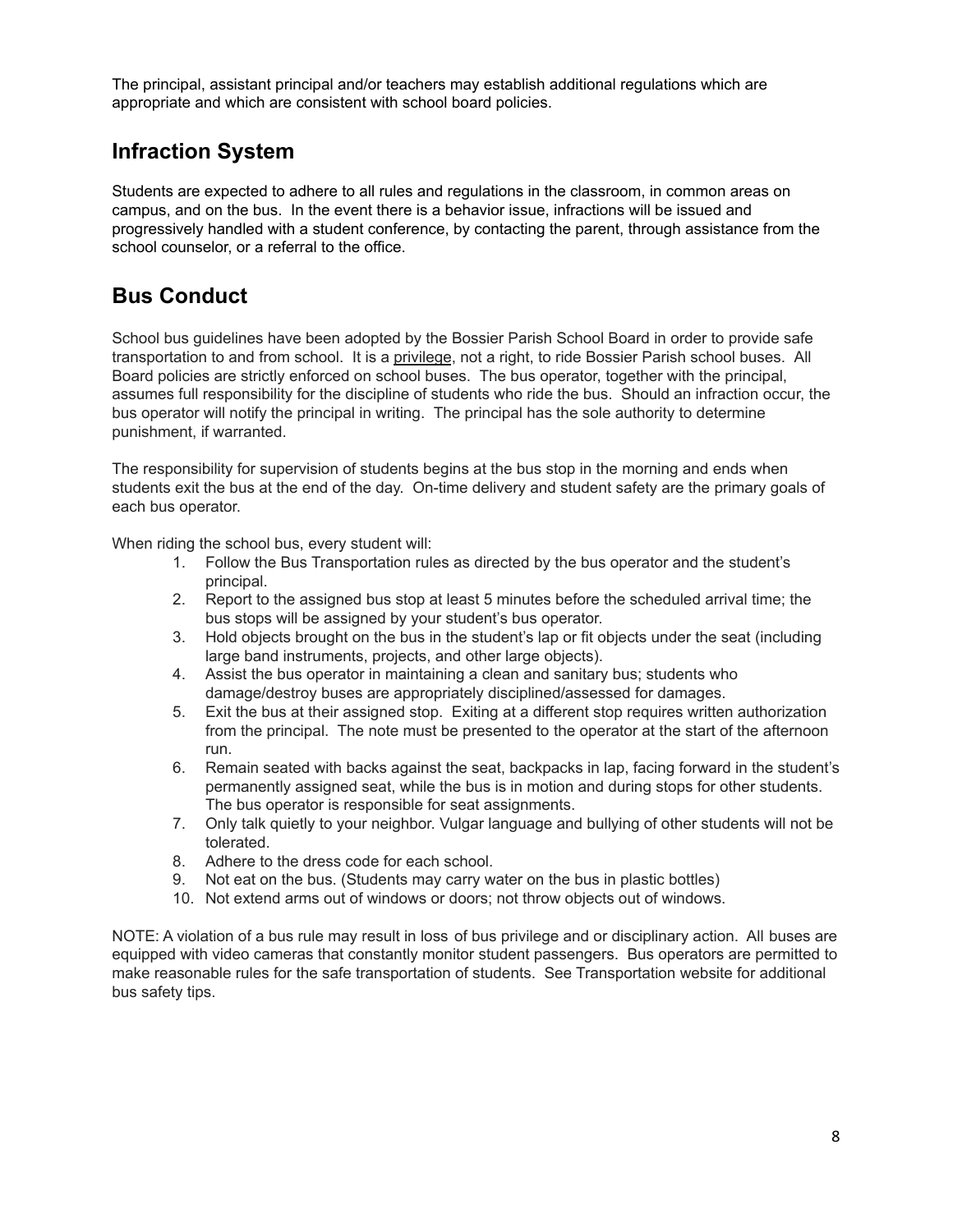## **Student Dress Code**

## **Shirts**

White, purple, gold, gray, black or navy polo shirts (short or long sleeve) Light blue or white oxford-shirts (short or long sleeve) Black or purple dri**-**fit shirts sold by BMS School spirit shirts or club shirts sold by BMS

## **Bottoms**

Pants, shorts, skirts, skorts, capris Navy, khaki, stone, or gray

## **ADDITIONAL UNIFORM GUIDELINES FOR ALL STUDENTS**

- The uniform must be in the correct size to avoid any sagging and must not be skin hugging.
- Shirts must be tucked in at all times
- Shirts must be buttoned at all times except for the top button
- **A solid white undershirt** may be worn underneath a uniform or spirit shirt (with no inappropriate emblems, designs or writing). The P.E. uniform shirt is not allowed as an undershirt.
- Skirts, skorts, and shorts (boys and girls) must be appropriate length.
- Pants must not drag on the floor in a manner that mutilates or destroys the pants by stepping or tripping on them. The hem of pants and shorts must not be rolled, cut, or torn. All items must be properly hemmed.
- Pants or shorts must be worn at the waist.
- No drawstring pants or shorts are allowed.
- Boys may NOT wear compression leggings.
- Outerwear must not be ripped or torn.
- No shower shoes, house slippers, or flip flops.

#### **Spirit Shirts:**

Spirit shirts sold or issued by BMS or school organizations may be worn every day of the week. Spirit shirts from other schools are not allowed. Students may only wear spirit shirts of the organizations of which they are a member. Designated "game day spirit groups and teams only" may wear their organization's uniform in place of the regular school uniform on approved spirit days (Examples: cheer, dance, pep squad, football, basketball, softball, golf, band)

#### **Belts:**

Belts must be worn with pants, shorts, or any item of clothing that has belt loops. The student may choose the style and color of the belt. The belt must fit into all of the belt loops of the pants and shorts and must be left buckled at all times. No part of the belt may be hanging at any time. Scarves or other items may not be substituted for a belt.

#### **Shoes:**

Style and color of shoes may be chosen by the student as long as it follows all dress code rules and does not distract from the learning of others. Shoes must be flat and not have wheels for safety reasons. Athletic shoes are recommended for comfort and **required** for physical education. It is preferred that shoes not have black soles since black-soled shoes cannot be worn in P.E. class. At all times, shoes should be tied or fastened in the manner for which they are designed to avoid consequences.

#### **Socks:**

The student may choose style, color, and variation of stockings/socks. Girls may wear solid white tights (not leggings) under skirts or skorts.

#### **Jackets/Outerwear:**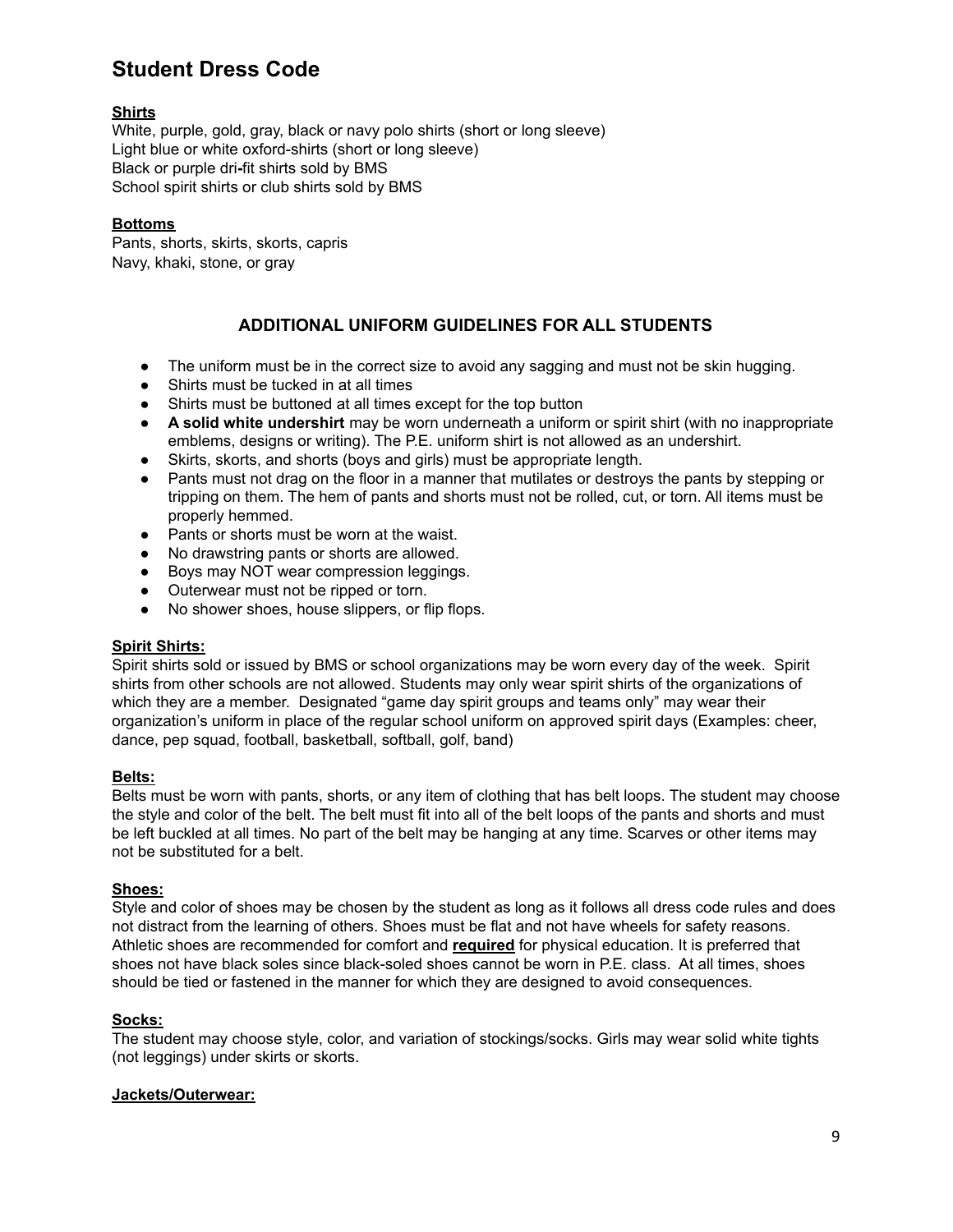Jackets, cardigan sweaters, hoodies, and all outerwear must be:

- Solid in color
- White, purple, gold, gray, black or navy
- No longer than mid-hip
- Free of graphics or logos that exceed 3" in diameter not sold or issued by BMS

**\***Approved Benton spirit jacket may be ordered from approved vendors.

## **Earrings/jewelry:**

Earrings are acceptable but no other form of body piercing is allowed for any student. Students/parents should be aware of this rule before making the decision to acquire any form of body piercing. No large chains (dog chains, billfold chains, spiked chains) or spiked jewelry are allowed. Tattoos, grills or colored contacts are not allowed at school.

## **Hats and Hair:**

No hats, scarves, head coverings, or bandanas are allowed. Hairstyles and hair colors should not distract from or disrupt the classroom or school learning environment. NATURAL HAIR COLORS ONLY (No Kool-Aid hair coloring).

Boys are prohibited from wearing any form of facial hair (mustaches, beards, goatees, long sideburns).

## NOTE:

The administration reserves the right to amend the dress code policy as needed or as new fashion fads occur. Students violating the school uniform policy may be sent home, assigned detention, GASP and/or suspended from school. Student names should be written on the inside label of all uniform items. Any other writing or drawing on uniforms is prohibited.

## **Class Rules**

- A. Be prompt and prepared
	- a. Be on time.
	- b. Bring needed materials to class.
	- c. Bring completed assignments to class.
- B. Respect authority
	- a. Listen carefully to authority.
	- b. Follow directions promptly.
	- c. Accept responsibility for your behavior.
- C. Display attention to learning
	- a. Remain on task.
	- b. Allow others to remain on task.
- D. Respect the rights of others
	- a. Use appropriate voice and language.
	- b. Listen to speakers.
	- c. Respect the opinion of others.
	- d. Refrain from harassment.
- E. Respect property
	- a. Respect the property of others. If you find items that do not belong to you please turn items into the office. Keeping items that are found and do not belong to you will result in serious consequences.
	- b. Respect your own property.
	- c. Use materials and equipment appropriately.
- F. Display appropriate social skills
	- a. Handle conflicts maturely.
	- b. Display courtesy.
- G. Be cooperative.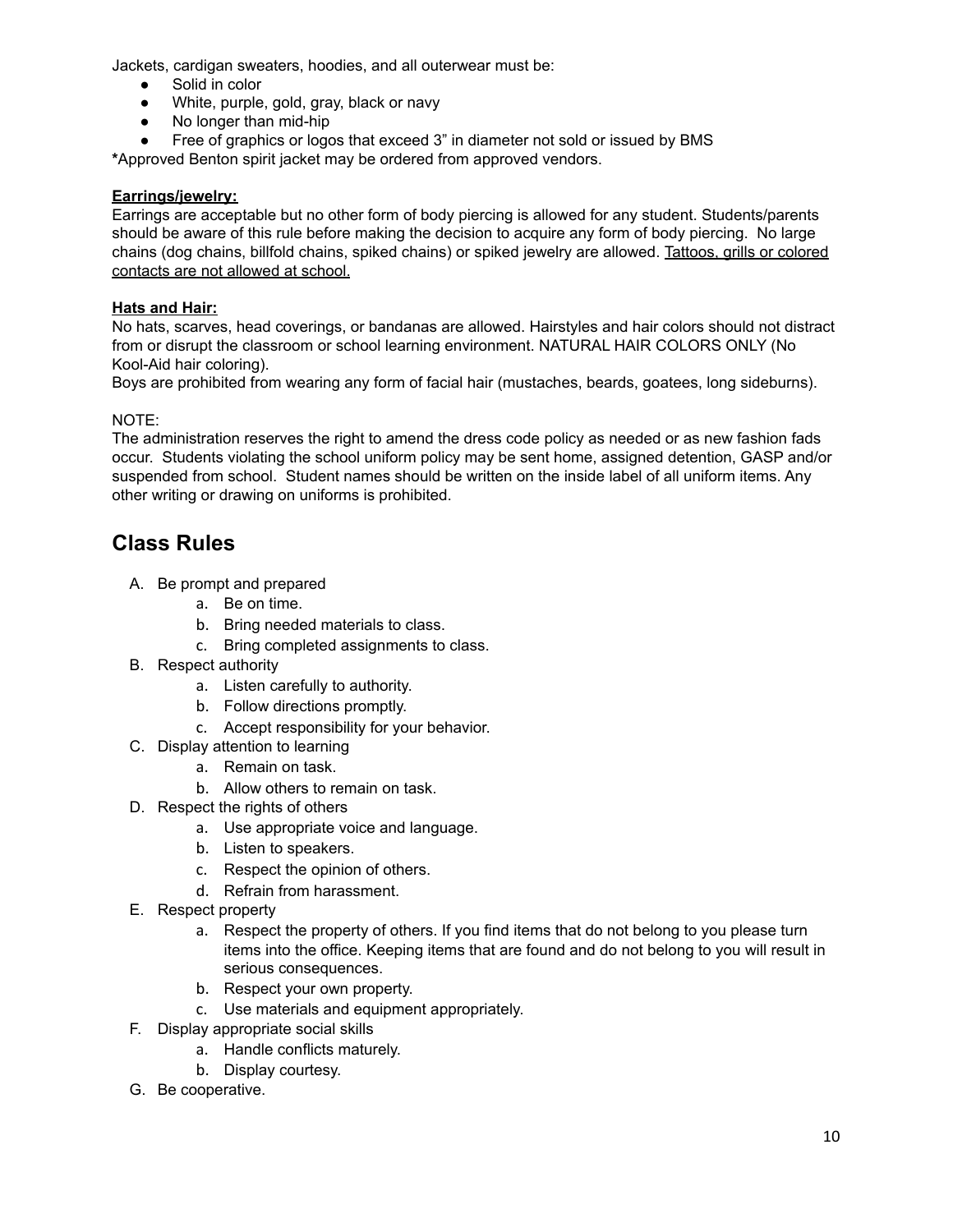# **Halls**

Students should be in the halls only at the beginning and close of school and while changing classes unless they have been granted permission. Any student found out of his/her assigned area without permission will be subject to detention or GASP.

# **Assemblies**

Students are expected to be courteous and respectful at all school activities. Each student is personally responsible for the impression made by the school as a whole. Unacceptable behavior in assemblies includes whistling, uncalled for clapping, boisterousness and talking during a program. Students are to sit with their teacher during all assemblies. Students who do not display appropriate behavior during an assembly will not be allowed to attend assemblies for the semester and will receive appropriate disciplinary action as determined by the administration.

# **School Sponsored Trips, Special Activities, Events**

Students that have maintained good attendance, good behavior, and have not been suspended from school or the bus during the semester or assigned detention and/or GASP for the last two school weeks prior to the field trip or event will be eligible to go on the trip or participate in the event. Each grade level may have specific guidelines for certain trips that will be sent home with the students in the permission slip before a trip. If overnight or out-of-town trips are taken, the administration will establish and enforce specific guidelines for the trip.

# **Breakfast and Lunch Expectations**

- A. Be prompt and prepared
	- 1. Be on time.
	- 2. Wash hands.
	- 3. Wait in line appropriately.
	- 4. Have money for purchased meals or snacks.
- B. Respect authority
	- 1. Follow directions of those in charge.
	- 2. Treat the cafeteria staff with respect.
- C. Respect the rights of others.
	- 1. Keep voices at a proper level for inside.
	- 2. Allow others to eat without disturbance.
- D. Respect property.
	- 1. Dispose of food properly.
	- 2. Treat the school property and equipment appropriately.
- E. Display appropriate social skills.
	- 1. Interact with others appropriately.
	- 2. Display an appreciation for the efforts of the cafeteria staff.

All students should purchase food or bring a nutritious meal from home. Meals from restaurants must be in unlabeled containers. Canned or bottled soda, fast-food drinks, and energy drinks are not permitted. Each student should pick up around their eating area and dispose of trash in the proper place. Students are not allowed to take food or drink from designated areas. All behavior, conversation, and table manners are to reflect careful consideration of others. Visiting other areas once seated is not allowed. Misbehavior during breakfast or lunch may result in disciplinary action. When offered, students may purchase concessions ONLY during the lunch break! Call 549-5256 for school lunch/breakfast prices or any issue concerning your child's lunch account.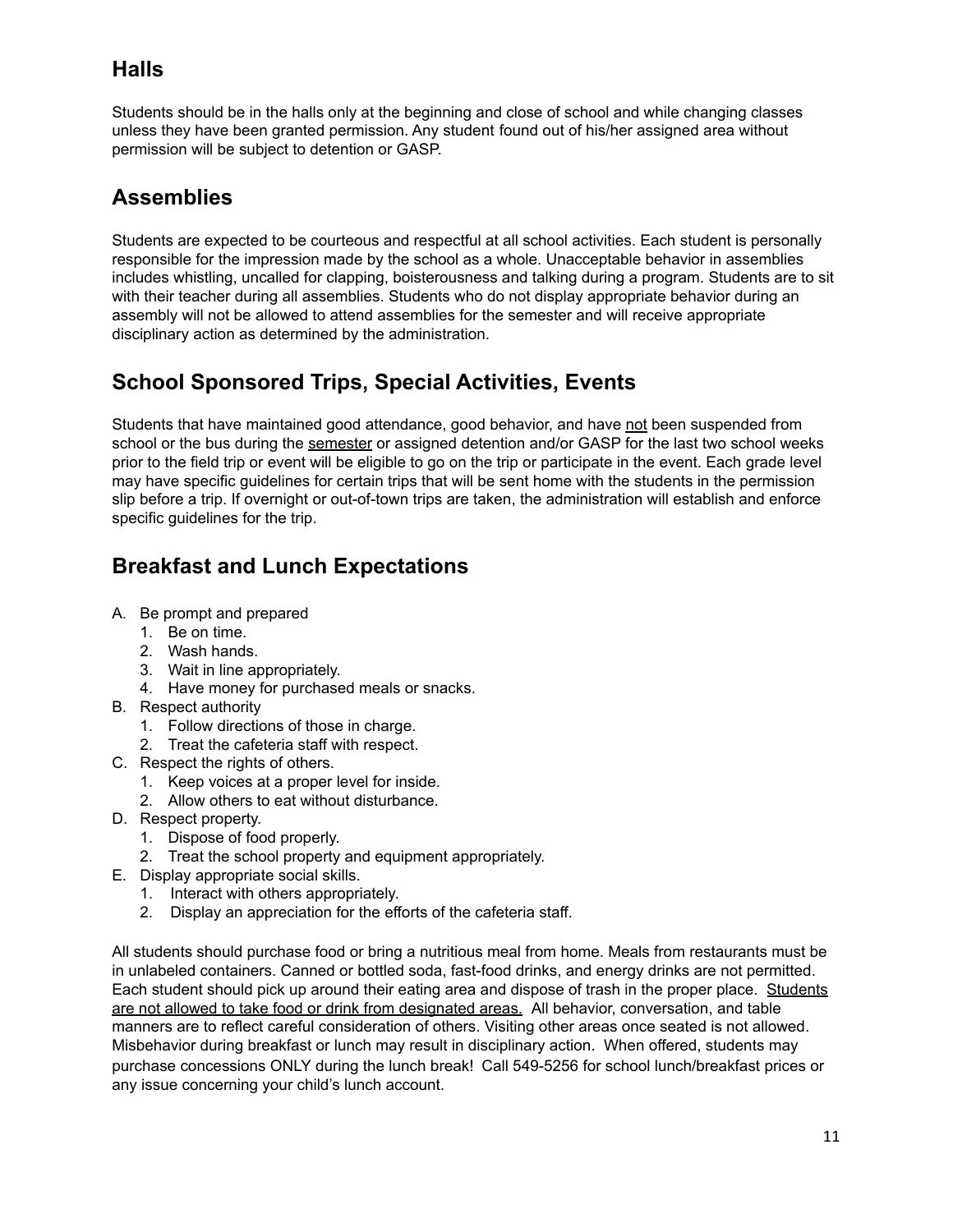# **Lunch Detention**

Lunch detention will be held during the student's designated lunch break. Students will bring their lunch to the assigned room location.

Students who fail to attend assigned detention may be placed in GASP the next school day.

## **GASP- Guided Alternative to Suspension Program**

GASP is a program designed to keep students in school after a suspendable offense rather than sending them home. The student may continue his school work in a quiet, isolated environment monitored by a school paraprofessional. The student is counted as present during his/her stay in GASP and is not penalized academically. The student will:

- 1. Be placed in GASP from 1-5 days depending upon offense and/or the number of offenses.
- 2. Report directly to the GASP room upon entering school grounds.
- 3. Complete academic work in silence.
- 4. Eat alone separate from normal lunch time.
- 5. Be scheduled for the restroom twice daily.
- 6. Clean own area upon leaving GASP room.
- 7. Receive additional time if he/she disturbs the environment or breaks any rules in the GASP room.

Severe disruption of the GASP room will result in out-of-school suspension.

NOTE: IF THE STUDENT'S BEHAVIOR IS NOT CORRECTED AFTER MULTIPLE ASSIGNMENTS TO GASP, THE STUDENT WILL BE SUSPENDED FROM SCHOOL.

## **Student Discipline/Responsibilities**

Students are prohibited from engaging in the following activities:

- 1. Possessing or using any type of tobacco on or near school property (BPSB policy fines will be enforced
- 2. Gambling, fighting, immorality, inappropriate sexual behavior, or extortion on or near school property
- 3. Being disrespectful to teachers or other school personnel
- 4. Damaging, defacing, vandalizing, or destroying school property or illegally entering school buildings
- 5. Eating or drinking outside of designated areas (No drinks or food can be brought onto Campus)
- 6. Loitering in an area of heavy traffic
- 7. Possessing or using matches or lighters on school property
- 8. Possessing, using, or being under the influence of alcoholic beverages or other drugs on school property, on school buses, and/or at any school-sponsored event, at any time, during or after regular school hours
- 9. Possessing or using any instrument capable of inflicting bodily harm
- 10. Bullying or making threats directed toward students, teachers, administrators, school board members, other school board employees, and/or school property
- 11. Selling candy or anything else that is not sanctioned by the school
- 12. Cheating
- 13. Taking items that are not your personal property
- 14. Possessing any type of pornography on school property
- 15. Inappropriate/illegal use of Internet/technology
- 16. Using aerosol and pump sprays for any purpose other than personal hygiene-use on school grounds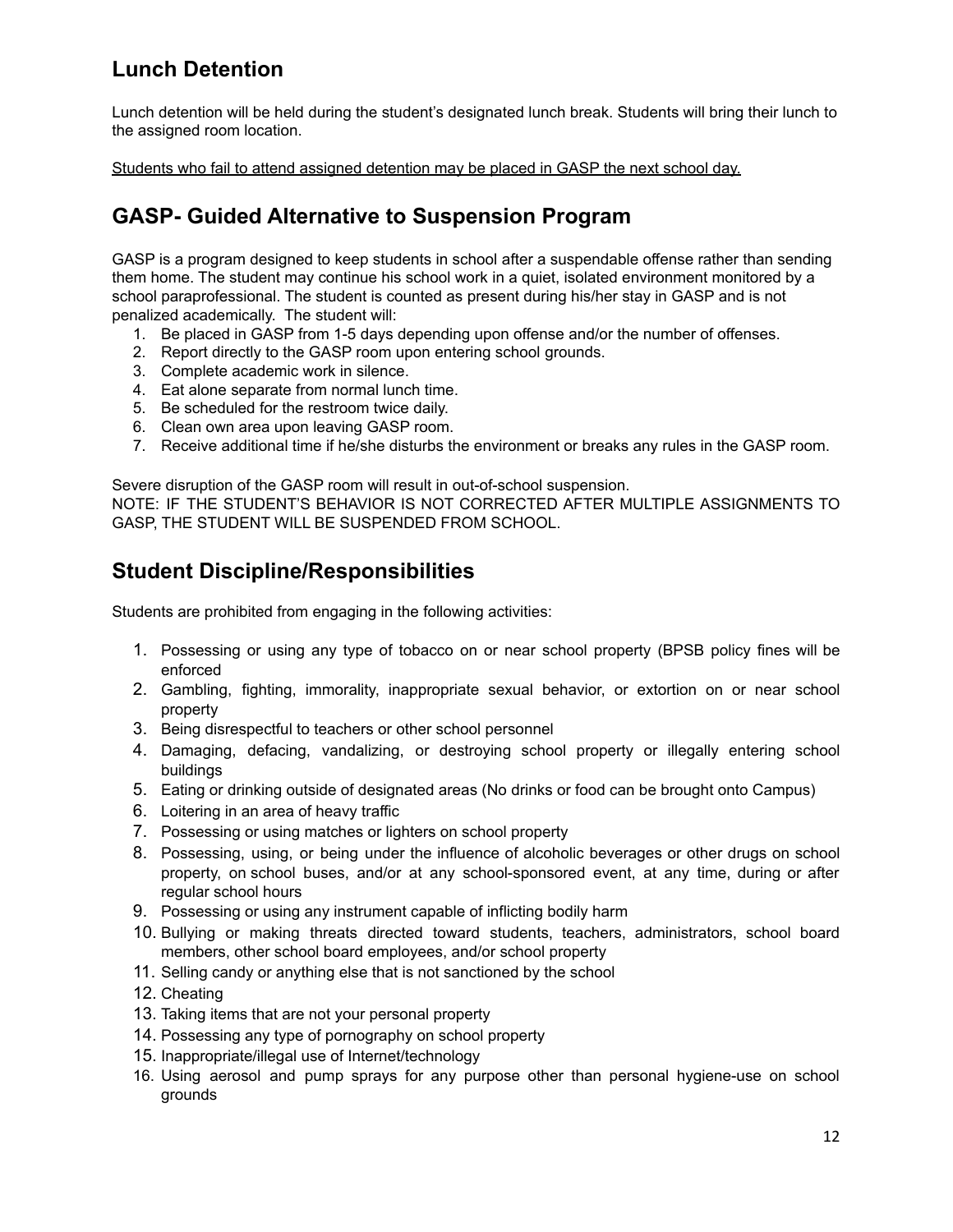# **Definitions of Minor and Major Problem Behavior**

| <b>Minor Problem Behavior</b>                   | <b>Definition</b>                                                                                                |
|-------------------------------------------------|------------------------------------------------------------------------------------------------------------------|
| Defiance/Disrespect/<br>Non-compliance          | Student engages in brief or low-intensity failure to respond to adult requests.                                  |
| Disruption                                      | Student engages in low-intensity, but inappropriate disruption.                                                  |
| Dress Code<br>Violation                         | Student wears clothing that is not within the dress code guidelines defined by<br>the school.                    |
| <b>Electronic Devices</b>                       | Student uses a cell phone or electronic device during normal school hours of<br>operation without authorization. |
| Inappropriate<br>Language/Comments              | Student engages in low-intensity instance of inappropriate<br>language/comments.                                 |
| <b>Physical Contact/ Physical</b><br>Aggression | Student engages in non-serious, but inappropriate physical contact.                                              |
| <b>Property Misuse</b>                          | Student engages in low-intensity misuse of property.                                                             |
| Out of Area                                     | Student is out of designated area(s) without intentional defiance.                                               |
| Tardy                                           | Student arrives at class after the tardy bell.                                                                   |
| Other                                           | Student engages in any other minor problem behaviors that do not fall within<br>the above categories.            |

| <b>Major Problem Behavior</b>                              | <b>Definition</b>                                                                                                                                                                                                                                                       |
|------------------------------------------------------------|-------------------------------------------------------------------------------------------------------------------------------------------------------------------------------------------------------------------------------------------------------------------------|
| Abusive Language/ Inappropriate<br>Language/ Profanity     | Student delivers verbal messages that include swearing, name calling or use<br>of words in an inappropriate way.                                                                                                                                                        |
| Arson                                                      | Student plans and/or participates in malicious burning of property.                                                                                                                                                                                                     |
| Bomb Threat/<br><b>False Alarm</b>                         | Student delivers a message of possible explosive materials being on-campus<br>or near campus, makes a false 911 call, or activates a false fire alarm.                                                                                                                  |
| Defiance/Disrespect/<br>Insubordination/<br>Non-Compliance | Student engages in refusal to follow directions, talks back and/or delivers<br>socially rude interactions.                                                                                                                                                              |
| Disruption                                                 | Student engages in behavior causing a major interruption in a class or activity.<br>Disruption includes sustained loud talk, yelling, or screaming; intentional<br>excessive noise with materials; horseplay or roughhousing; and/or sustained<br>out-of-seat behavior. |
| Fighting                                                   | Student is involved in mutual participation in an incident involving physical<br>violence.                                                                                                                                                                              |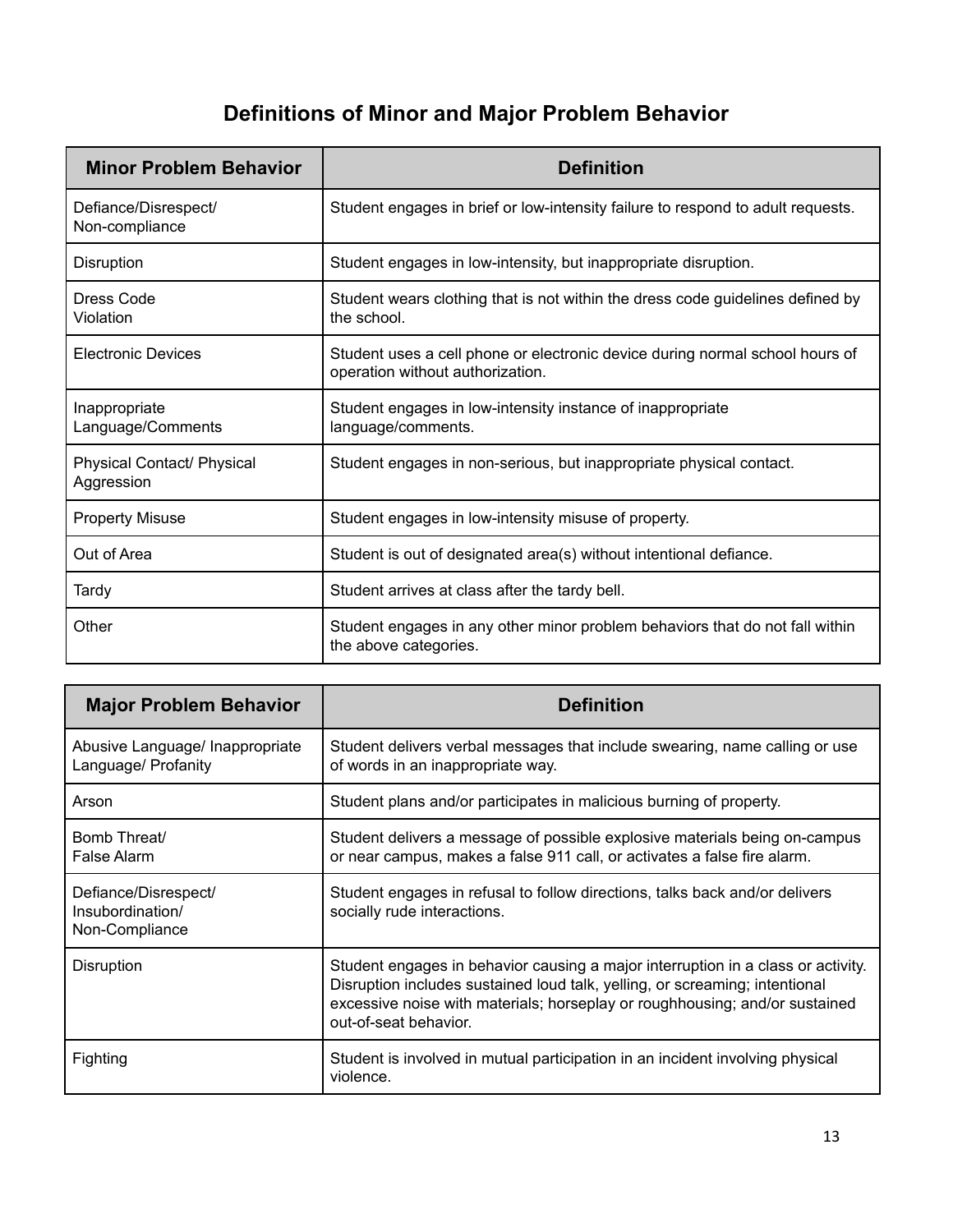| Forgery/Theft                      | Student is in possession of, having passed on, or being responsible for<br>removing someone else's property or has signed a person's name without that<br>person's permission.                                                                                                                                                                                                                           |
|------------------------------------|----------------------------------------------------------------------------------------------------------------------------------------------------------------------------------------------------------------------------------------------------------------------------------------------------------------------------------------------------------------------------------------------------------|
| <b>Gang Affiliation Display</b>    | Student uses gesture, dress, and/or speech to display affiliation with a gang.                                                                                                                                                                                                                                                                                                                           |
| Harassment/Bullying                | Student delivers disrespectful messages* (verbal or gestural) to another<br>person that includes threats and intimidation, obscene gestures, pictures, or<br>written notes.<br>*Disrespectful messages include negative comments based on race, religion,<br>gender, age, and/or national origin; sustained or intense verbal attacks based<br>on ethnic origin, disabilities or other personal matters. |
| Inappropriate Display of Affection | Student engages in inappropriate, consensual, verbal and/or physical<br>gestures/contact, of a sexual nature to another student/adult.                                                                                                                                                                                                                                                                   |
| Inappropriate Location             | Student is in an undesignated area that is inappropriate (as defined by<br>school).                                                                                                                                                                                                                                                                                                                      |
| Lying/Cheating                     | Student delivers message that is untrue and/or deliberately violates rules.                                                                                                                                                                                                                                                                                                                              |
| <b>Physical Aggression</b>         | Student engages in actions involving serious physical contact where injury<br>may occur (e.g., hitting, punching, hitting with an object, kicking, hair pulling,<br>scratching, etc.).                                                                                                                                                                                                                   |
| Property Damage/Vandalism          | Student participates in an activity that results in destruction or disfigurement of<br>property.                                                                                                                                                                                                                                                                                                         |
| Skip class                         | Student leaves or misses class without permission.                                                                                                                                                                                                                                                                                                                                                       |
| Tardy<br>(Excessive Tardies)       | Student is late to class or the start of the school day eight times or more.                                                                                                                                                                                                                                                                                                                             |
| <b>Technology Violation</b>        | Student engages in inappropriate (as defined by school) use of cell phone,<br>pager, music/video players, camera, and/or computer.                                                                                                                                                                                                                                                                       |
| Use/Possession of Alcohol          | Student is in possession of or is using alcohol.                                                                                                                                                                                                                                                                                                                                                         |
| Use/Possession of Combustibles     | Student is in possession of substances/objects readily capable of causing<br>bodily harm and/or property damage (matches, lighters, firecrackers, gasoline,<br>lighter fluid).                                                                                                                                                                                                                           |
| Use/Possession of Drugs            | Student is in possession of or is using illegal drugs/substances or imitations.                                                                                                                                                                                                                                                                                                                          |
| Use/Possession of Tobacco          | Student is in possession of or is using tobacco.                                                                                                                                                                                                                                                                                                                                                         |
| Use/Possession of Weapons          | Student is in possession of knives or guns (real or look alike), or other objects<br>readily capable of causing bodily harm.                                                                                                                                                                                                                                                                             |
| <b>Other Behavior</b>              | Student engages in other serious problem behavior not listed.                                                                                                                                                                                                                                                                                                                                            |

\*Major problem behavior results in an automatic office referral.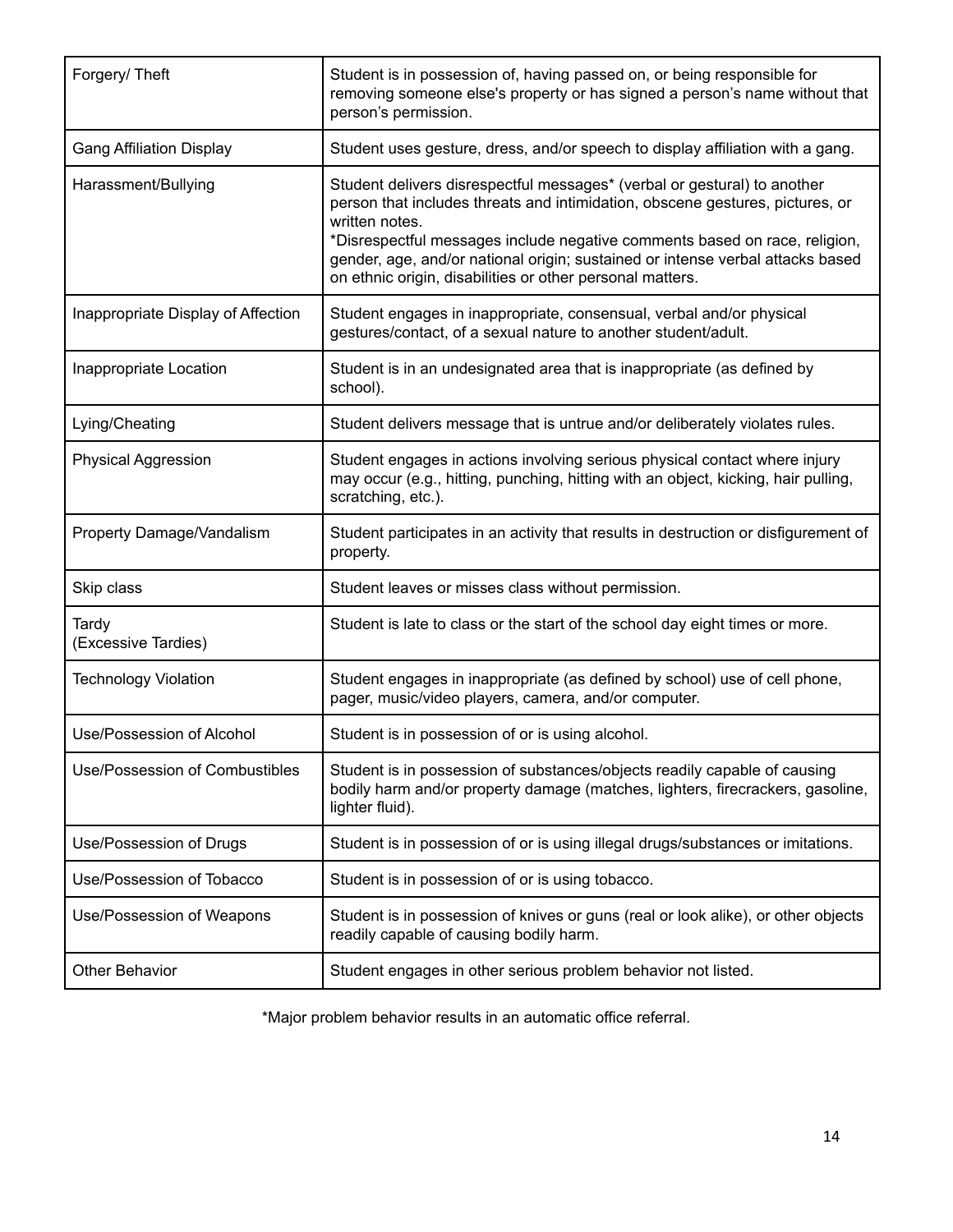## **Positive Behavior Interventions and Support at BMS**

Benton Middle School will continue to implement the Positive Behavior Interventions and Support Plan that was implemented during the 2006-2007 school year. Positive Behavior Interventions and Support (PBIS) is a statewide program that strives to accentuate the positive behavior of students thus decreasing the occurrence of negative behavior. Benton Middle behavior expectations (**be safe, be ready, be responsible, be respectful)** will be taught to our students during the first week of school through the discussion of the school rules. Behavior expectations will be reinforced throughout the school year.

## **Our PBIS History and Goals**

During the 2005-06 school year, over 1400 referrals were written due to behavior infractions by Benton Middle School students. We began the Zero Hero program in 2006-2007 and implemented the Positive Behavior and Intervention Support System (PBIS). The number of major referrals has significantly declined each year with the 2020-2021 school year having only 170 incidents.

Our goal for the 2021-2022 school year is to further reduce referrals. We will look at our progress toward this goal during our PBIS team meetings each month and during our regularly scheduled faculty meetings. We will encourage our students and teachers to work together to meet this goal.

## **Rewards for Good Behavior**

- Tiger Tickets: Tiger Tickets will be distributed to students caught being safe, responsible, respectful and ready to learn by employees.
	- Teachers will issue Tiger Tickets to students for being ready, responsible, respectful and safe.
	- Students will place their Tiger Tickets in the appropriate grade level box near the cafeteria.
	- The issuing employee will write the student's name and their name on the front of the Tiger Ticket. Also, the employee will circle the positive behavior that the student exhibited in order to earn the Tiger Ticket.
	- The students whose names are drawn will be announced.
- Zero Hero: Each nine weeks, students who have received no detentions, referrals, assignments to GASP, or suspensions will receive a reward.
	- Students who have been Zero Heroes during the entire fall semester (1st 18 weeks) will be allowed to participate in an out-of-school activity such as bowling on the designated day. However, students may be assessed a fee to cover the charges incurred by the school for the event.
	- Students who have been Zero Heroes during the spring semester (2nd 18 weeks) will be allowed to participate in an out-of-school activity such as going to Party Central on the designated day. However, students may be assessed a fee to cover the charges incurred by the school for the event.
- Positive Behavior Referrals: Teachers have the opportunity to nominate students for recognition if they have exhibited outstanding behavior, choices, improvement, effort, etc. Students will receive a certificate and recognition from the school administrators.
- **● Various other incentives are given throughout the year by the school and many others are given by the individual teachers. These are just a few of the ways that we will encourage the students to be safe, responsible, respectful and ready to learn. We will be emphasizing the good deeds that they do rather than the incentive that they will earn.**
- **•** Employee Rewards: Employees can also be given Tiger Tickets by the administration. Prizes will also be given to the teachers whose names are drawn from the Tiger Tickets collected during each designated time period.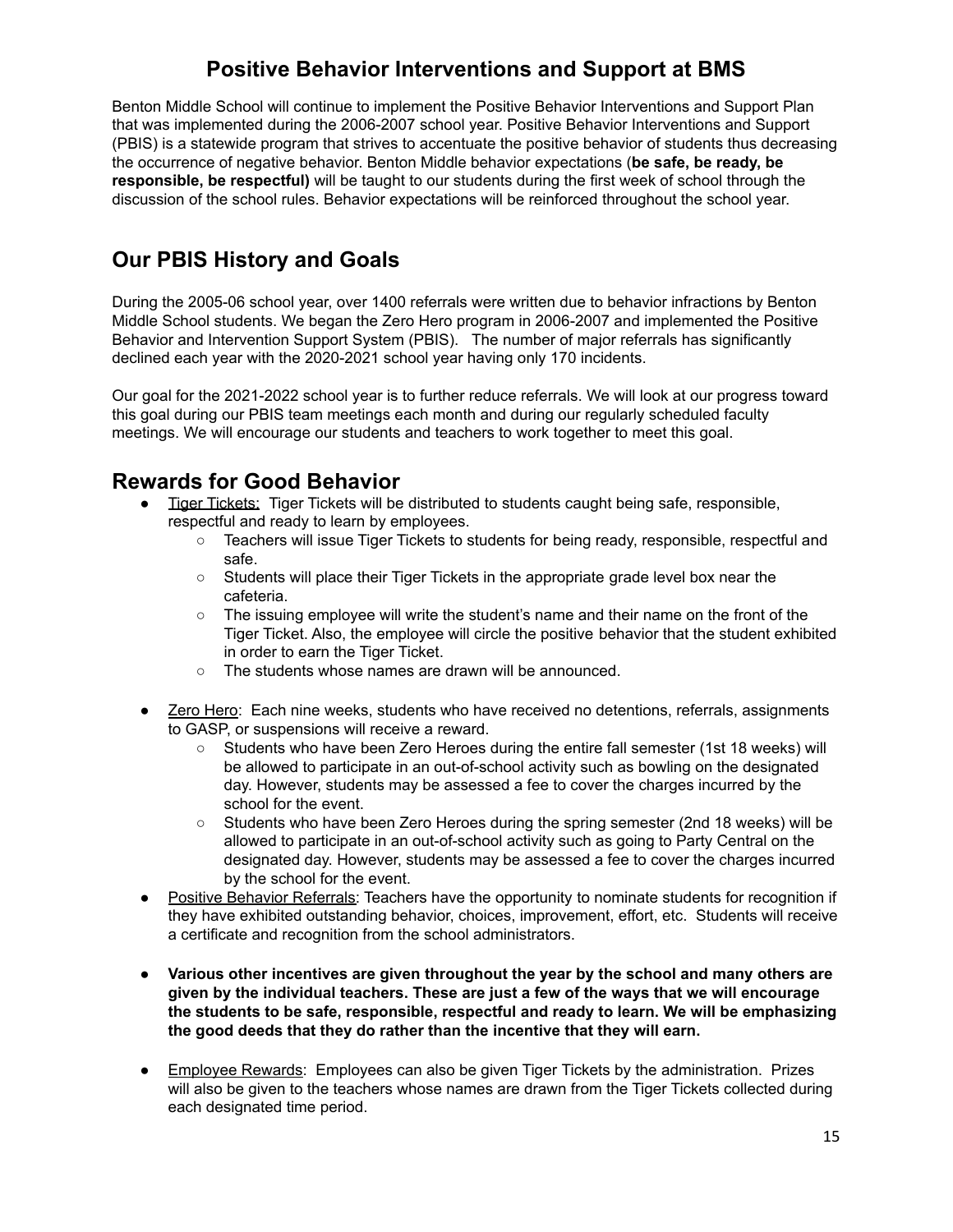\*For minor behavior problems, teachers will make an attempt to correct the negative behavior by talking to the student and engaging help from the parents before formal discipline becomes necessary. We will utilize our counselors effectively to intervene and help teach positive behavior before formal discipline becomes necessary. Students with academic or discipline concerns will be assigned to a teacher to which they will report every morning and afternoon in an attempt to prevent problems from occurring (Check-In/Check-Out Program). Students and teachers are surveyed throughout the year concerning the effectiveness of our PBIS plan and changes are made based on those surveys. Tier II and Tier III interventions and rewards are also put in place for identified students.

## **Request for Assistance:**

If you or your student needs to request for assistance at any time, please go to the Benton Middle School website and click on the icon "Need help? Click here!" The icon is located on the left side of the homepage. The icon is a link to the Counselor's Corner website. Please fill out the "request for assistance form", and a counselor will address your concern. You may use this form to request a parent/teacher conference, counseling session, behavior intervention, or any concern you may have that requires assistance.

## **Tier II**

Students are identified through the Tier II Decision-Making Rubric for support with these types of behavior concerns: disruptive, disrespectful, disobedient, or anger-management. Once the student qualifies for Tier II interventions, the Tier II committee will implement one of the following interventions. The student will be reevaluated every six to eight weeks to determine the level of continued support.

#### **Interventions**

## **CHECK IN AND CHECK OUT (CICO)**

CICO is a Tier II, group-oriented intervention, designed especially for students whose problem behaviors (a) are unresponsive to Tier I practices and systems, (b) do not require more immediate individualized interventions, and (c) are observed across multiple settings or contexts. CICO procedures and goals will be defined by the student's team. The designated adult will receive a packet of information.

## **INDIVIDUAL/SMALL GROUP COUNSELING**

Students will meet weekly with his or her counselor. One of our counselors will use techniques that alter behavioral patterns through positive reinforcement.